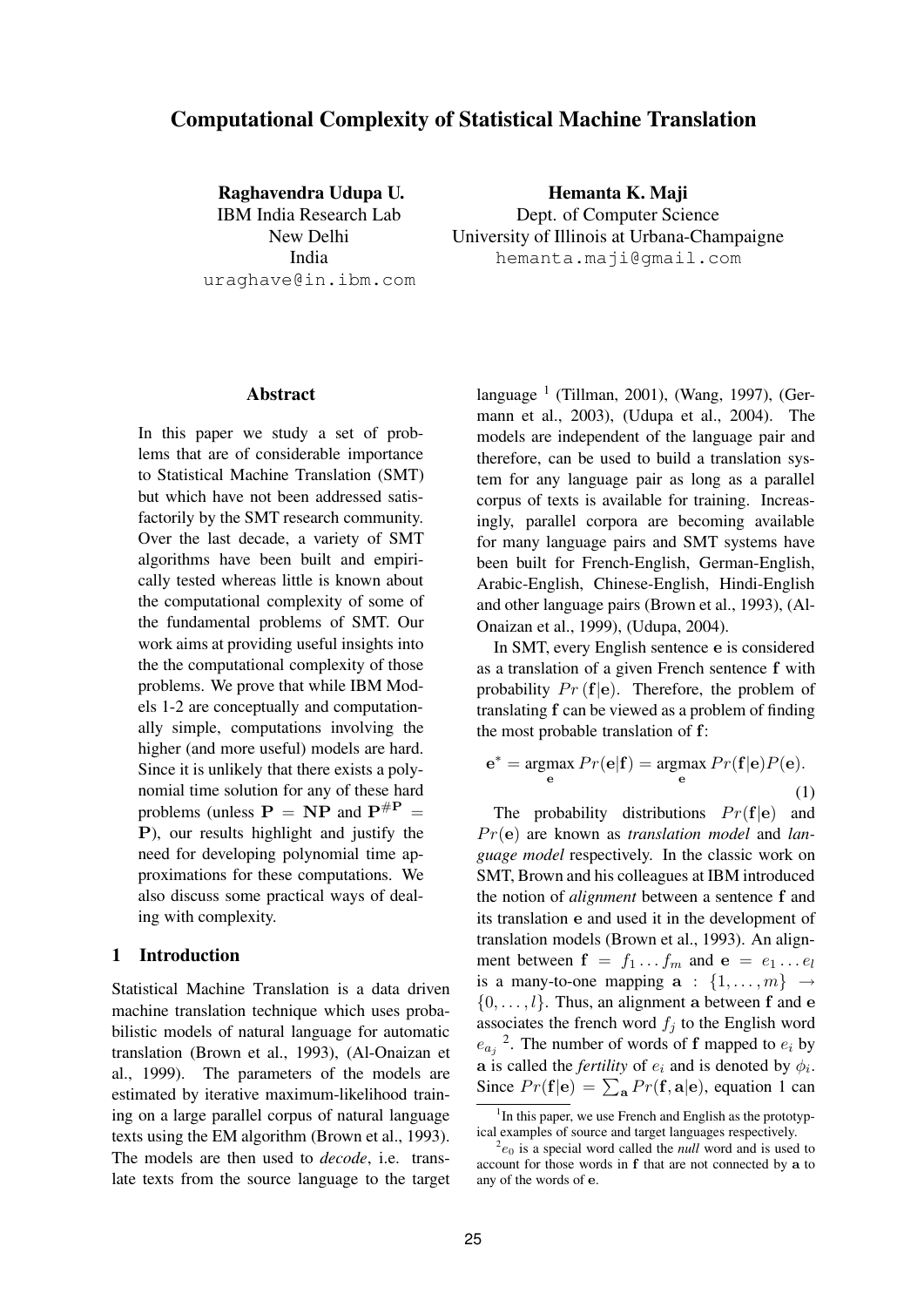be rewritten as follows:

$$
\mathbf{e}^* = \underset{\mathbf{e}}{\text{argmax}} \sum_{\mathbf{a}} Pr(\mathbf{f}, \mathbf{a} | \mathbf{e}) Pr(\mathbf{e}). \tag{2}
$$

Brown and his colleagues developed a series of 5 translation models which have become to be known in the field of machine translation as *IBM models*. For a detailed introduction to IBM translation models, please see (Brown et al., 1993). In practice, models 3-5 are known to give good results and models 1-2 are used to seed the EM iterations of the higher models. IBM model 3 is the prototypical translation model and it models  $Pr(\mathbf{f}, \mathbf{a}|\mathbf{e})$  as follows:

$$
P(\mathbf{f}, \mathbf{a}|\mathbf{e}) \equiv \mathbf{n} \left( \phi_0 | \sum_{i=1}^l \phi_i \right) \prod_{i=1}^l \mathbf{n} \left( \phi_i | e_i \right) \phi_i!
$$
  
 
$$
\times \prod_{j=1}^m \mathbf{t} \left( f_j | e_{a_j} \right) \times \prod_{j: \ a_j \neq 0} \mathbf{d} \left( j | i, m, l \right)
$$

#### Table 1: IBM Model 3

Here,  $n(\phi|e)$  is the *fertility model*,  $t(f|e)$  is the *lexicon model* and  $d(j|i, m, l)$  is the *distortion model*.

The computational tasks involving IBM Models are the following:

#### • **Viterbi Alignment**

Given the model parameters and a sentence pair (f, e), determine the most probable alignment between f and e.

$$
\mathbf{a}^* = \underset{\mathbf{a}}{\operatorname{argmax}} \ P(\mathbf{f}, \mathbf{a} | \mathbf{e})
$$

#### • **Expectation Evaluation**

This forms the core of model training via the EM algorithm. Please see Section 2.3 for a description of the computational task involved in the EM iterations.

#### • **Conditional Probability**

Given the model parameters and a sentence pair  $(f, e)$ , compute  $P(f|e)$ .

$$
P(\mathbf{f}|\mathbf{e}) = \sum_{\mathbf{a}} P(\mathbf{f}, \mathbf{a}|\mathbf{e})
$$

#### • **Exact Decoding**

Given the model parameters and a sentence f, determine the most probable translation of f.

$$
\mathbf{e}^* = \underset{\mathbf{e}}{\text{argmax}} \sum_{\mathbf{a}} P(\mathbf{f}, \mathbf{a} | \mathbf{e}) P(\mathbf{e})
$$

## • **Relaxed Decoding**

Given the model parameters and a sentence f, determine the most probable translation and alignment pair for f.

$$
(\mathbf{e}^*, \mathbf{a}^*) = \underset{(\mathbf{e}, \mathbf{a})}{\text{argmax}} \ P(\mathbf{f}, \mathbf{a}|\mathbf{e}) \ P(\mathbf{e})
$$

*Viterbi Alignment* computation finds applications not only in SMT but also in other areas of Natural Language Processing (Wang, 1998), (Marcu, 2002). *Expectation Evaluation* is the soul of parameter estimation (Brown et al., 1993), (Al-Onaizan et al., 1999). *Conditional Probability* computation is important in experimentally studying the concentration of the probability mass around the Viterbi alignment, i.e. in determining the goodness of the Viterbi alignment in comparison to the rest of the alignments. *Decoding* is an integral component of all SMT systems (Wang, 1997), (Tillman, 2000), (Och et al., 2001), (Germann et al., 2003), (Udupa et al., 2004). *Exact Decoding* is the original decoding problem as defined in (Brown et al., 1993) and *Relaxed Decoding* is the relaxation of the decoding problem typically used in practice.

While several heuristics have been developed by practitioners of SMT for the computational tasks involving IBM models, not much is known about the computational complexity of these tasks. In their seminal paper on SMT, Brown and his colleagues highlighted the problems we face as we go from IBM Models 1-2 to 3-5(Brown et al., 1993) 3 :

"As we progress from Model 1 to Model 5, *evaluating the expectations* that gives us counts becomes *increasingly difficult*. In Models 3 and 4, we must be content with approximate EM iterations because it is *not feasible* to carry out sums over all possible alignments for these models. In practice, we are *never sure* that we have found the *Viterbi alignment*".

However, neither their work nor the subsequent research in SMT studied the computational complexity of these fundamental problems with the exception of the *Decoding* problem. In (Knight, 1999) it was proved that the *Exact Decoding* problem is NP-Hard when the language model is a bigram model.

Our results may be summarized as follows:

<sup>&</sup>lt;sup>3</sup>The emphasis is ours.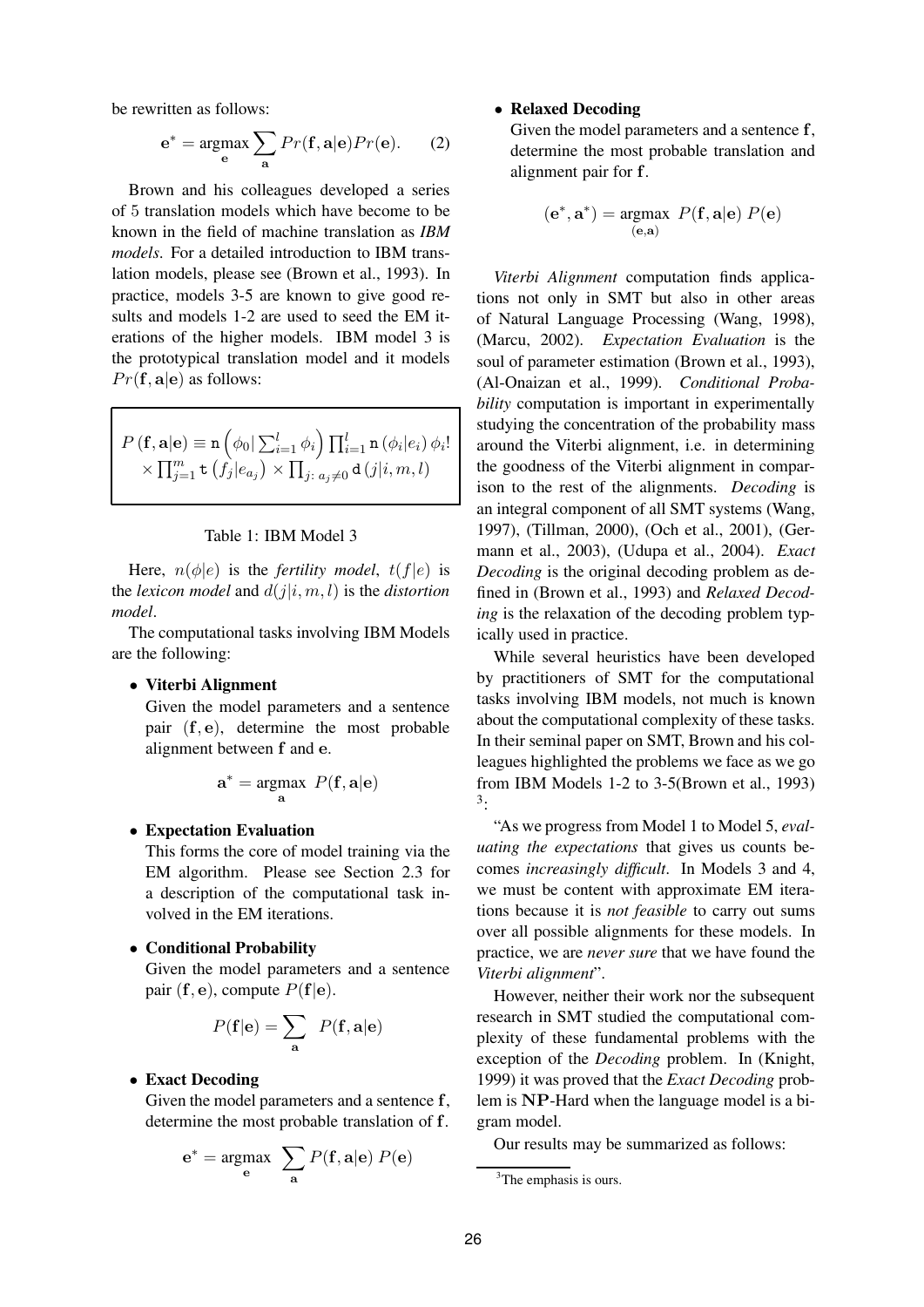- 1. **Viterbi Alignment** computation is NP-Hard for IBM Models 3, 4, and 5.
- 2. **Expectation Evaluation** in EM Iterations is #P-Complete for IBM Models 3, 4, and 5.
- 3. **Conditional Probability** computation is #P-Complete for IBM Models 3, 4, and 5.
- 4. **Exact Decoding** is #P-Hard for IBM Models 3, 4, and 5.
- 5. **Relaxed Decoding** is NP-Hard for IBM Models 3, 4, and 5.

Note that our results for *decoding* are sharper than that of (Knight, 1999). Firstly, we show that *Exact Decoding* is  $\#P$ -Hard for IBM Models 3-5 and not just NP-Hard. Secondly, we show that *Relaxed Decoding* is NP-Hard for Models 3-5 even when the language model is a uniform distribution.

The rest of the paper is organized as follows. We formally define all the problems discussed in the paper (Section 2). Next, we take up each of the problems discussed in this section and derive the stated result for them (Section 3). After this, we discuss the implications of our results (Section 4) and suggest future directions (Section 5).

#### **2 Problem Definition**

Consider the functions  $f, g : \Sigma^* \to \{0, 1\}$ . We say that  $g \leq_p^m f$  (g is polynomial-time many-one reducible to  $f$ ), if there exists a polynomial time reduction  $r(.)$  such that  $g(x) = f(r(x))$  for all input instances  $x \in \Sigma^*$ . This means that given a machine to evaluate  $f(.)$  in polynomial time, there exists a machine that can evaluate  $q(.)$  in polynomial time. We say a function  $f$  is NP-Hard, if all functions in NP are polynomial-time many-one reducible to f. In addition, if  $f \in NP$ , then we say that  $f$  is  $NP$ -Complete.

Also relevant to our work are counting functions that answer queries such as "how many computation paths exist for accepting a particular instance of input?" Let  $w$  be a witness for the acceptance of an input instance x and  $\chi(x, w)$  be a polynomial time witness checking function (i.e.  $\chi(x, w) \in \mathbf{P}$ ). The function  $f : \Sigma^* \to \mathbb{N}$  such that

$$
f(x) = \sum_{\substack{w \in \Sigma^* \\ |w| \le p(|x|)}} \chi(x, w)
$$

lies in the class  $\#P$ , where  $p(.)$  is a polynomial.

Given functions  $f, g : \Sigma^* \to \mathbb{N}$ , we say that g is polynomial-time Turing reducible to f (i.e.  $q \leq_T$  $f$ ) if there is a Turing machine with an oracle for f that computes  $g$  in time polynomial in the size of the input. Similarly, we say that f is  $\#P$ -Hard, if every function in  $\#P$  can be polynomial time Turing reduced to f. If f is  $\#P$ -Hard and is in  $\#P$ , then we say that f is  $\#P$ -Complete.

#### **2.1 Viterbi Alignment Computation**

VITERBI-3 is defined as follows. Given the parameters of IBM Model 3 and a sentence pair  $(f, e)$ , compute the most probable alignment a\* betwen f and e:

$$
\mathbf{a}^* = \underset{\mathbf{a}}{\operatorname{argmax}} \ P(\mathbf{f}, \mathbf{a} | \mathbf{e}).
$$

## **2.2 Conditional Probability Computation**

PROBABILITY-3 is defined as follows. Given the parameters of IBM Model 3, and a sentence pair  $(f, e)$ , compute the probability  $P(\mathbf{f}|\mathbf{e}) = \sum_{\mathbf{a}} P(\mathbf{f}, \mathbf{a}|\mathbf{e}).$ 

#### **2.3 Expectation Evaluation in EM Iterations**

 $(f, e)$ -COUNT-3,  $(\phi, e)$ -COUNT-3,  $(j, i, m, l)$ -COUNT-3, 0-COUNT-3, and 1-COUNT-3 are defined respectively as follows. Given the parameters of IBM Model 3, and a sentence pair  $(f, e)$ , compute the following <sup>4</sup>:

$$
c(f|e; \mathbf{f}, \mathbf{e}) = \sum_{\mathbf{a}} P(\mathbf{a}|\mathbf{f}, \mathbf{e}) \sum_{j} \delta(f, f_j) \delta(e, e_{a_j}),
$$

$$
c(\phi|e; \mathbf{f}, \mathbf{e}) = \sum_{\mathbf{a}} P(\mathbf{a}|\mathbf{f}, \mathbf{e}) \sum_{i} \delta(\phi, \phi_i) \delta(e, e_i),
$$

$$
c(j|i, m, l; \mathbf{f}, \mathbf{e}) = \sum_{\mathbf{a}} P(\mathbf{a}|\mathbf{f}, \mathbf{e}) \delta(i, a_j),
$$

$$
c(0; \mathbf{f}, \mathbf{e}) = \sum_{\mathbf{a}} P(\mathbf{a}|\mathbf{f}, \mathbf{e}) (m - 2\phi_0), \text{ and}
$$

$$
c(1; \mathbf{f}, \mathbf{e}) = \sum_{\mathbf{a}} P(\mathbf{a}|\mathbf{f}, \mathbf{e}) \phi_0.
$$

#### **2.4 Decoding**

E-DECODING-3 and R-DECODING-3 are defined as follows. Given the parameters of IBM Model 3,

<sup>&</sup>lt;sup>4</sup>As the counts are normalized in the EM iteration, we can replace  $P(\mathbf{a}|\mathbf{f}, \mathbf{e})$  by  $P(\mathbf{f}, \mathbf{a}|\mathbf{e})$  in the *Expectation Evaluation* tasks.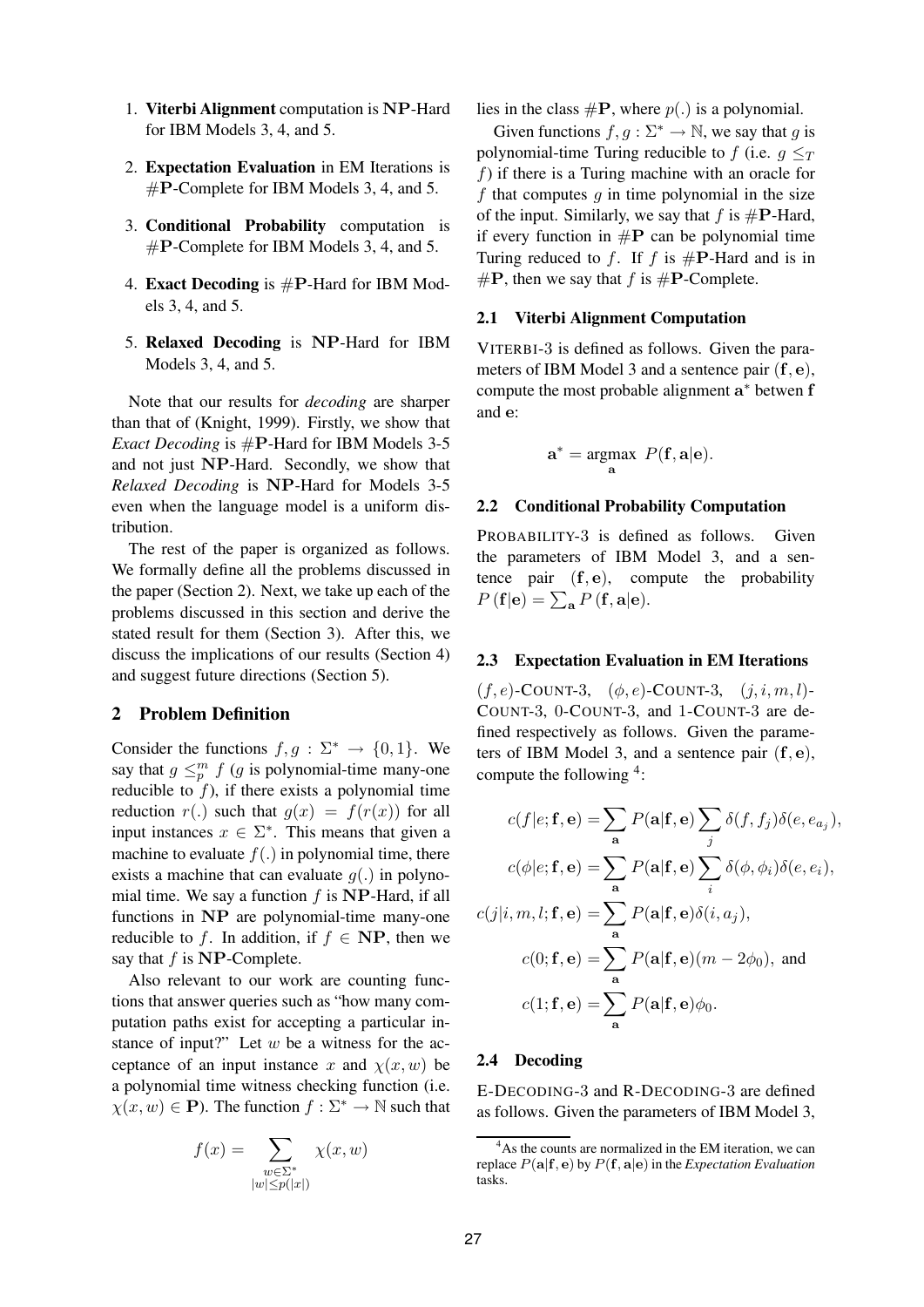and a sentence f, compute its most probable translation according to the following equations respectively.

$$
\mathbf{e}^* = \underset{\mathbf{e}}{\text{argmax}} \sum_{\mathbf{a}} P(\mathbf{f}, \mathbf{a} | \mathbf{e}) P(\mathbf{e})
$$

$$
(\mathbf{e}^*, \mathbf{a}^*) = \underset{(\mathbf{e}, \mathbf{a})}{\text{argmax}} P(\mathbf{f}, \mathbf{a} | \mathbf{e}) P(\mathbf{e}).
$$

#### **2.5** SETCOVER

Given a collection of sets  $C = \{S_1, \ldots, S_l\}$  and a set  $\mathbf{X} \subseteq \bigcup_{i=1}^{l} \mathbf{S}_i$ , find the minimum cardinality subset  $C'$  of  $\tilde{C}$  such that every element in  $X$  belongs to at least one member of  $C'$ .

SETCOVER is a well-known NP-Complete problem. If SETCOVER  $\leq_p^m f$ , then f is NP-Hard.

## **2.6** PERMANENT

Given a matrix  $\mathcal{M} = [\mathcal{M}_{j,i}]_{n \times n}$  whose entries are either 0 or 1, compute the following:

perm( $\mathcal{M}$ ) =  $\sum_{\pi} \prod_{j=1}^{n} M_{j,\pi_j}$  where  $\pi$  is a permutation of  $1, \ldots, n$ .

This problem is the same as that of counting the number of perfect matchings in a bipartite graph and is known to be #P-Complete (**?**). If PERMA-NENT  $\leq_T f$ , then f is #**P**-Hard.

#### **2.7** COMPAREPERMANENTS

Given two matrices  $\mathcal{A} = [\mathcal{A}_{j,i}]_{n \times n}$  and  $\mathcal{B} =$  $[\mathcal{B}_{j,i}]_{n\times n}$  whose entries are either 0 or 1, determine which of them has a larger permanent. PERMA-NENT is known to be Turing reducible to COM-PAREPERMANENTS (Jerrum, 2005) and therefore, if COMPAREPERMANENTS  $\leq_T f$ , then f is  $\#P$ -Hard.

#### **3 Main Results**

In this section, we present the main reductions for the problems with Model 3 as the translation model. Our reductions can be easily carried over to Models 4−5 with minor modifications. In order to keep the presentation of the main ideas simple, we let the lexicon, distortion, and fertility models to be any non-negative functions and not just probability distributions in our reductions.

#### **3.1** VITERBI-3

We show that VITERBI-3 is NP-Hard.

**Lemma 1** SETCOVER  $\leq_p^m$  VITERBI-3.

*Proof:* We give a polynomial time many-one reduction from SETCOVER to VITERBI-3. Given a collection of sets  $C = \{S_1, \ldots, S_l\}$  and a set  $\mathbf{X} \subseteq \bigcup_{i=1}^{l} \mathbf{S}_i$ , we create an instance of VITERBI-3 as follows:

For each set  $S_i \in \mathcal{C}$ , we create a word  $e_i$  ( $1 \leq i \leq$ l). Similarly, for each element  $v_i \in \mathbf{X}$  we create a word  $f_i$   $(1 \leq j \leq |\mathbf{X}| = m)$ . We set the model parameters as follows:

$$
\mathbf{t}(f_j|e_i) = \begin{cases} 1 & \text{if } v_j \in \mathbf{S}_i \\ 0 & \text{otherwise} \end{cases}
$$

$$
\mathbf{n}(\phi|e) = \begin{cases} \frac{1}{2\phi!} & \text{if } \phi \neq 0 \\ 1 & \text{if } \phi = 0 \end{cases}
$$

$$
\mathbf{d}(j|i, m, l) = 1.
$$

Now consider the sentences  $e =$  $e_1 \dots e_l$  and  $\mathbf{f} = f_1 \dots f_m$ .

$$
P(\mathbf{f}, \mathbf{a} | \mathbf{e}) = \mathbf{n} \left( \phi_0 | \sum_{i=1}^l \phi_i \right) \prod_{i=1}^l \mathbf{n} \left( \phi_i | e_i \right) \phi_i!
$$
  
\$\times \prod\_{j=1}^m \mathbf{t} \left( f\_j | e\_{a\_j} \right) \prod\_{j \colon a\_j \neq 0} \mathbf{d} \left( j | i, m, l \right) \$  
= \prod\_{i=1}^l \frac{1}{2^{1-\delta(\phi\_i, 0)}}

We can construct a cover for  $X$  from the output of VITERBI-3 by defining  $C' = \{S_i | \phi_i > 0\}$ . We note that  $P(\mathbf{f}, \mathbf{a}|\mathbf{e}) = \prod_{i=1}^{n} \frac{1}{2^{1-\delta(i)}}$  $\frac{1}{2^{1-\delta(\phi_i,0)}} = 2^{-|\mathcal{C}'|}.$ Therefore, Viterbi alignment results in the minimum cover for **X**.

#### **3.2** PROBABILITY-3

We show that PROBABILITY-3 is  $\#P$ -Complete. We begin by proving the following:

## **Lemma 2** PERMANENT  $\leq_T$  PROBABILITY-3.

*Proof:* Given a 0, 1-matrix  $\mathcal{M}$  =  $[\mathcal{M}_{j, i}]_{n \times n}$ , we define  $f = f_1 \dots f_n$  and  $e =$  $e_1 \ldots e_n$  where each  $e_i$  and  $f_i$  is distinct and set the Model 3 parameters as follows:

$$
\mathbf{t} (f_j|e_i) = \begin{cases} 1 & \text{if } \mathcal{M}_{j,i} = 1 \\ 0 & \text{otherwise} \end{cases}
$$

$$
\mathbf{n} (\phi|e) = \begin{cases} 1 & \text{if } \phi = 1 \\ 0 & \text{otherwise} \end{cases}
$$

$$
\mathbf{d} (j|i, n, n) = 1.
$$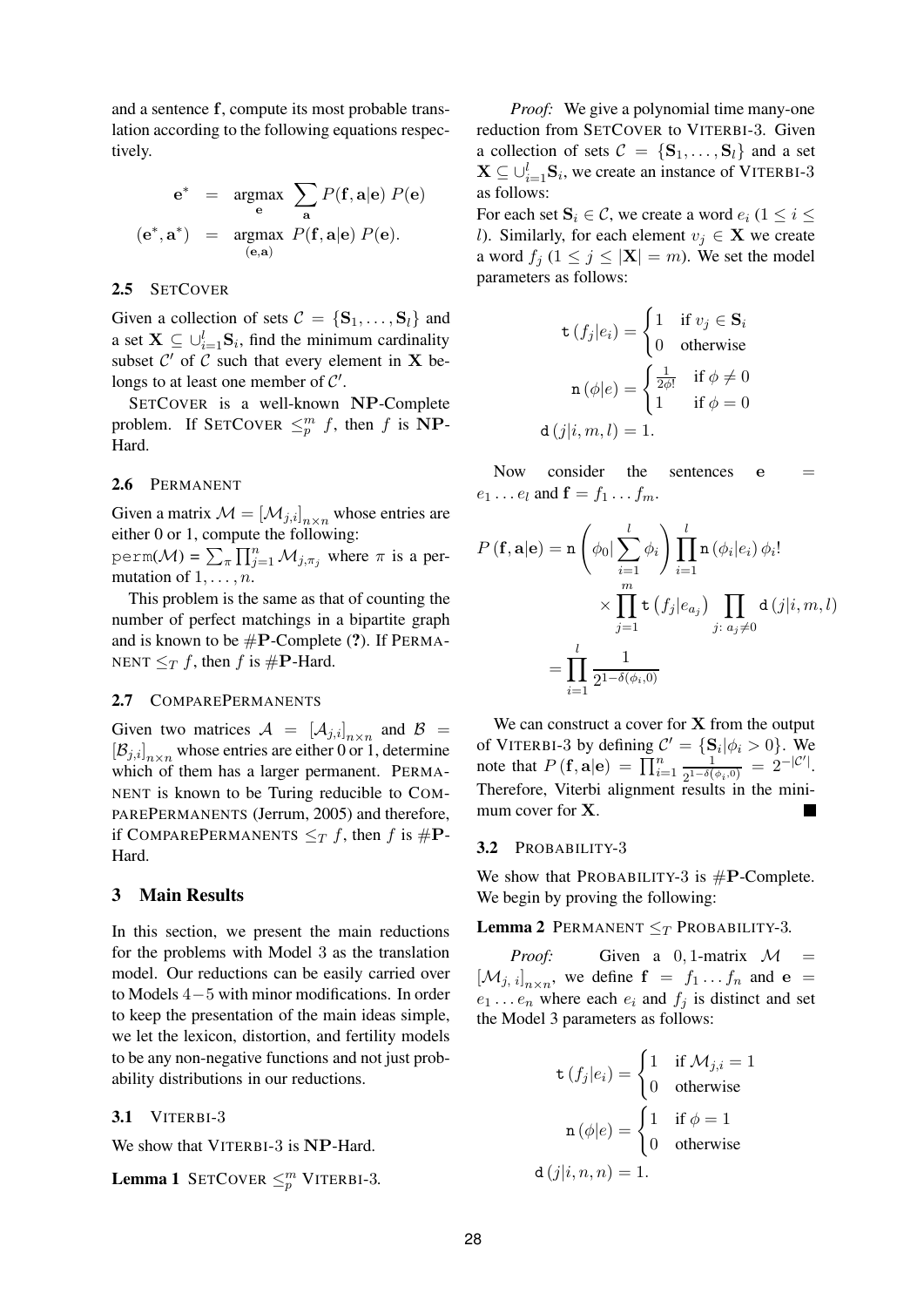Clearly, with the above parameter setting,  $P(\mathbf{f}, \mathbf{a}|\mathbf{e}) = \prod_{j=1}^{n} M_{j, a_j}$  if a is a permutation and 0 otherwise. Therefore,

$$
P(\mathbf{f}|\mathbf{e}) = \sum_{\mathbf{a}} P(\mathbf{f}, \mathbf{a}|\mathbf{e})
$$
  
= 
$$
\sum_{\mathbf{a} \text{ is a permutation } j=1} \prod_{j=1}^{n} \mathcal{M}_{j, a_j} = \text{perm}(\mathcal{M})
$$

Thus, by construction, PROBABILITY-3 computes  $perm(\mathcal{M})$ . Besides, the construction conserves the number of witnesses. Hence, PERMA-NENT  $\leq_T$  PROBABILITY-3.

We now prove that

## Lemma 3 PROBABILITY-3 is in  $\#P$ .

*Proof:* Let  $(f, e)$  be the input to PROBABILITY-3. Let m and l be the lengths of f and e respectively. With each alignment  $\mathbf{a} = (a_1, a_2, \dots, a_m)$  we associate a unique number  $n_a = a_1 a_2 \dots a_m$  in base  $l + 1$ . Clearly,  $0 \leq n_{\mathbf{a}} \leq (l+1)^m - 1$ . Let w be the binary encoding of  $n_a$ . Conversely, with every binary string w we can associate an alignment a if the value of w is in the range  $0, \ldots, (l + 1)^m - 1$ . It requires  $\mathcal{O}(m \log (l + 1))$  bits to encode an alignment. Thus, given an alignment we can compute its encoding and given the encoding we can compute the corresponding alignment in time polynomial in  $l$  and  $m$ . Similarly, given an encoding we can compute  $P({\bf f}, {\bf a} | {\bf e})$  in time polynomial in l and m. Now, if  $p(.)$  is a polynomial, then function

$$
f(\mathbf{f}, \mathbf{e}) = \sum_{\substack{w \in \{0,1\}^* \\ |\mathbf{w}| \le p(|\langle \mathbf{f}, \mathbf{e} \rangle|)}} P(\mathbf{f}, \mathbf{a} | \mathbf{e})
$$

is in #P. Choose  $p(x) = \lfloor x \log_2(x+1) \rfloor$ . Clearly, all alignments can be encoded using at most  $p(|(f, e)|)$  bits. Therefore, if  $(f, e)$  computes  $P(f|e)$  and hence, PROBABILITY-3 is in  $\#P.$ 

It follows immediately from Lemma 2 and Lemma 3 that

**Theorem 1** PROBABILITY-3 *is* #P*-Complete.*

#### **3.3** (f, e)-COUNT-3

#### **Lemma 4** PERMANENT  $\leq_T (f, e)$ -COUNT-3.

*Proof:* The proof is similar to that of Lemma 2. Let  $\mathbf{f} = f_1 f_2 \dots f_n \hat{f}$  and  $\mathbf{e} =$ 

 $e_1 e_2 \ldots e_n \hat{e}$ . We set the translation model parameters as follows:

$$
\mathbf{t}(f|e) = \begin{cases} 1 & \text{if } f = f_j, e = e_i \text{ and } \mathcal{M}_{j,i} = 1 \\ 1 & \text{if } f = \hat{f} \text{ and } e = \hat{e} \\ 0 & \text{otherwise.} \end{cases}
$$

The rest of the parameters are set as in Lemma 2. Let A be the set of alignments a, such that  $a_{n+1} =$  $n+1$  and  $\mathbf{a}_1^n$  is a permutation of  $1, 2, \ldots, n$ . Now,

$$
c(\hat{f}|\hat{e}; \mathbf{f}, \mathbf{e}) = \sum_{\mathbf{a}} P(\mathbf{f}, \mathbf{a} | \mathbf{e}) \sum_{j=1}^{n+1} \delta(\hat{f}, f_j) \delta(\hat{e}, e_{a_j})
$$
  
= 
$$
\sum_{\mathbf{a} \in \mathbf{A}} P(\mathbf{f}, \mathbf{a} | \mathbf{e}) \sum_{j=1}^{n+1} \delta(\hat{f}, f_j) \delta(\hat{e}, e_{a_j})
$$
  
= 
$$
\sum_{\mathbf{a} \in \mathbf{A}} P(\mathbf{f}, \mathbf{a} | \mathbf{e})
$$
  
= 
$$
\sum_{\mathbf{a} \in \mathbf{A}} \prod_{j=1}^{n} M_{j, a_j} = \text{perm}(\mathcal{M}).
$$

Therefore, PERMANENT  $\leq_T$  COUNT-3.

**Lemma 5** ( $f, e$ )-COUNT-3 is in  $#P$ .

*Proof:* The proof is essentially the same as that of Lemma 3. Note that given an encoding w,  $P(\mathbf{f}, \mathbf{a}|\mathbf{e}) \sum_{j=1}^{m} \delta(f_j, f) \delta(e_{a_j}, e)$  can be evaluated in time polynomial in  $|({\bf f},{\bf e})|$ .

 $\overline{\phantom{a}}$ 

Hence, from Lemma 4 and Lemma 5, it follows that

**Theorem 2** (*f*,*e*)-COUNT-3 *is*  $#P$ -*Complete.* 

**3.4**  $(j, i, m, l)$ -COUNT-3

**Lemma 6** PERMANENT  $\leq_T (j, i, m, l)$ -COUNT-3*.*

*Proof:* We proceed as in the proof of Lemma 4 with some modifications. Let  $e = e_1 \dots e_{i-1} \hat{e} e_i \dots e_n$  and  $f = f_1 \dots f_{j-1} \hat{f} f_j \dots f_n$ . The parameters are set as in Lemma 4. Let A be the set of alignments, a, such that a is a permutation of  $1, 2, \ldots, (n + 1)$  and  $a_i = i$ . Observe that  $P(f, a|e)$  is non-zero only for the alignments in A. It follows immediately that with these parameter settings,  $c(j|i, n, n; \mathbf{f}, \mathbf{e})$  = perm  $(\mathcal{M})$ .  $\overline{\phantom{a}}$ 

**Lemma 7**  $(j, i, m, l)$ -COUNT-3 *is in* #**P**.

*Proof:* Similar to the proof of Lemma 5. **Theorem 3**  $(j, i, m, l)$ -COUNT-3 *is* #P-*Complete.*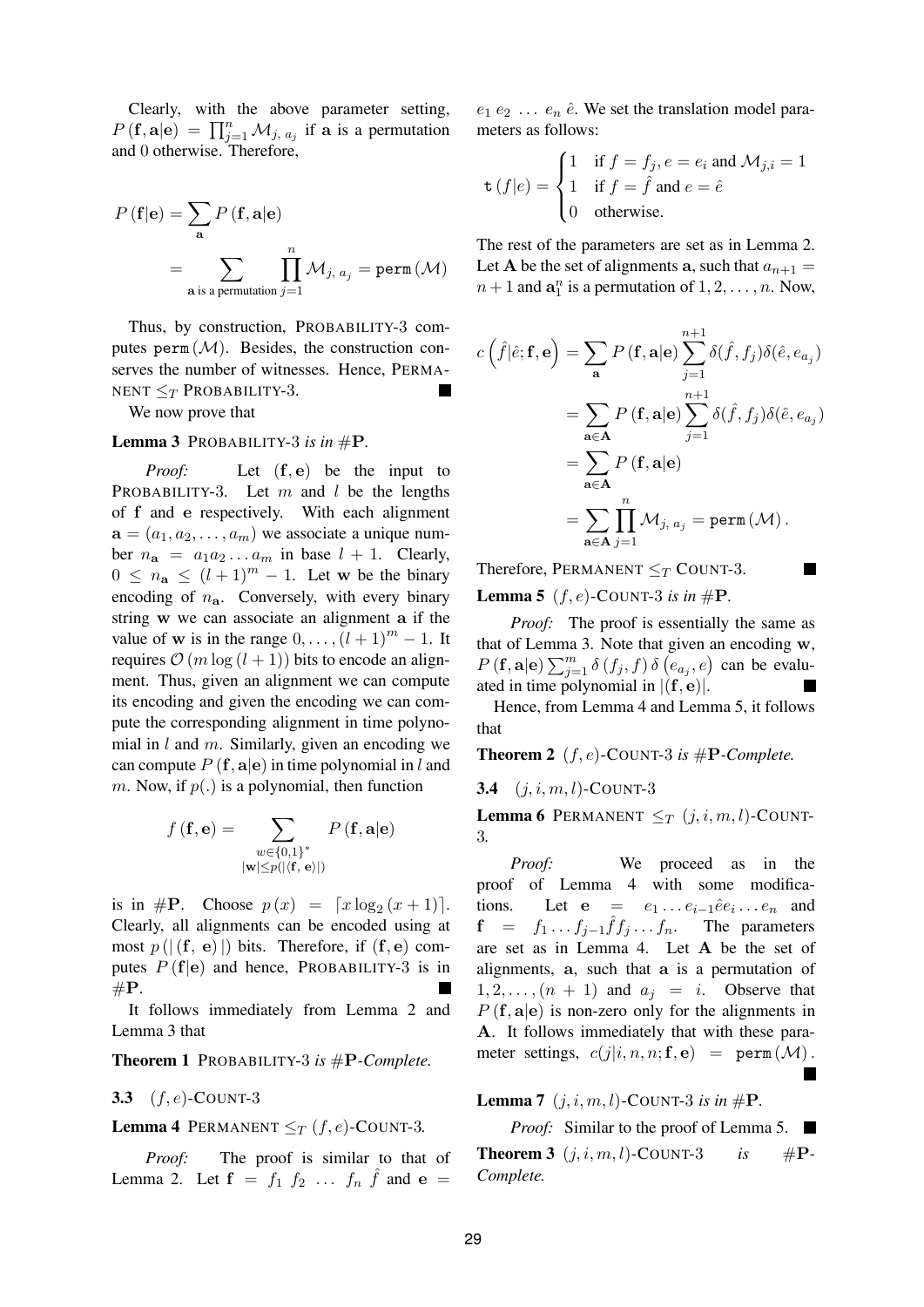#### **3.5** (φ, e)-COUNT-3

**Lemma 8** PERMANENT  $\leq_T (\phi, e)$ -COUNT-3.

*Proof:* Let  $e = e_1 \dots e_n \hat{e}$  and  $f =$ k

 $f_1 \ldots f_n$   $\widehat{\hat{f}} \ldots \widehat{\hat{f}}$ . Let **A** be the set of alignments for which  $a_1^n$  is a permutation of  $1, 2, \ldots, n$  and k

$$
\mathbf{a}_{n+1}^{n+k} = (n+1)\dots(n+1).
$$
 We set  
\n
$$
\mathbf{n}(\phi|e) = \begin{cases} 1 & \text{if } \phi = 1 \text{ and } e \neq \hat{e} \\ 1 & \text{if } \phi = k \text{ and } e = \hat{e} \\ 0 & \text{otherwise.} \end{cases}
$$

The rest of the parameters are set as in Lemma 4. Note that  $P({\bf f}, {\bf a} | {\bf e})$  is non-zero only for the alignments in A. It follows immediately that with these parameter settings,  $c(k|\hat{e}; \mathbf{f}, \mathbf{e}) = \texttt{perm}(\mathcal{M})$ .

**Lemma 9** ( $\phi$ ,  $e$ )-COUNT-3 *is in* #**P**.

*Proof:* Similar to the proof of Lemma 5. ■

**Theorem 4** ( $\phi$ , *e*)-COUNT-3 *is* #**P**-Complete.

**3.6** 0-COUNT-3

**Lemma 10** PERMANENT  $\leq_T 0$ -COUNT-3.

*Proof:* Let  $\mathbf{e} = e_1 \dots e_n$  and  $\mathbf{f} = f_1 \dots f_n \hat{f}$ . Let A be the set of alignments, a, such that  $a_1^n$  is a permutation of  $1, \ldots, n$  and  $a_{n+1} = 0$ . We set

$$
\mathbf{t}(f|e) = \begin{cases} 1 & \text{if } f = f_j, e = e_i \text{ and } \mathcal{M}_{j, i} = 1 \\ 1 & \text{if } f = \hat{f} \text{ and } e = \text{NULL} \\ 0 & \text{otherwise.} \end{cases}
$$

The rest of the parameters are set as in Lemma 4. It is easy to see that with these settings,  $\frac{c(0; \mathbf{f}, \mathbf{e})}{(n-2)}$  =  $perm(M)$ .

**Lemma 11** 0-COUNT-3 is in  $#P$ .

*Proof:* Similar to the proof of Lemma 5. ■

**Theorem 5** 0-COUNT-3 *is* #P*-Complete.*

**3.7** 1-COUNT-3

#### **Lemma 12** PERMANENT  $\leq_T 1$ -COUNT-3.

*Proof:* We set the parameters as in Lemma 10. It follows immediately that  $c(1; \mathbf{f}, \mathbf{e}) = \texttt{perm}\left(\mathcal{M}\right).$ 

## **Lemma 13** 1-COUNT-3 *is in* #P*.*

*Proof:* Similar to the proof of Lemma 5. ■

**Theorem 6** 1-COUNT-3 *is* #P*-Complete.*

#### **3.8** E-DECODING-3

**Lemma 14** COMPAREPERMANENTS  $\leq_T$  E-DECODING-3

*Proof:* Let  $M$  and  $N$  be the two 0-1 matrices. Let  $\mathbf{f} = f_1 f_2 \dots f_n$ ,  $\mathbf{e}^{(1)} = e_1^{(1)}$  $e_1^{(1)}e_2^{(1)}$  $e_2^{(1)} \ldots e_n^{(1)}$ and  $e^{(2)} = e_1^{(2)}$  $\epsilon_1^{(2)}\epsilon_2^{(2)}$  $e_2^{(2)} \dots e_n^{(2)}$ . Further, let  $e^{(1)}$  and e (2) have no words in common and each word appears exactly once. By setting the bigram language model probabilities of the bigrams that occur in  $e^{(1)}$  and  $e^{(2)}$  to 1 and all other bigram probabilities to 0, we can ensure that the only translations considered by E-DECODING-3 are indeed  $e^{(1)}$  and  $e^{(2)}$  and  $P(e^{(1)}) = P(e^{(2)}) = 1$ . We then set

$$
\mathbf{t}(f|e) = \begin{cases} 1 & \text{if } f = f_j, e = e_i^{(1)} \text{ and } \mathcal{M}_{j,i} = 1 \\ 1 & \text{if } f = f_j, e = e_i^{(2)} \text{ and } \mathcal{N}_{j,i} = 1 \\ 0 & \text{otherwise} \end{cases}
$$

$$
\mathbf{n}(\phi|e) = \begin{cases} 1 & \phi = 1 \\ 0 & \text{otherwise} \end{cases}
$$

 $d(i|i, n, n) = 1.$ 

Now,  $P(\mathbf{f}|\mathbf{e}^{(1)}) = \text{perm}(\mathcal{M})$ , and  $P(\mathbf{f}|\mathbf{e}^{(2)}) =$ perm  $(N)$ . Therefore, given the output of E-DECODING-3 we can find out which of  $M$  and  $N$  has a larger permanent. Hence E-DECODING-3 is  $\#P - Hard$ .

#### **3.9** R-DECODING-3

# **Lemma 15** SETCOVER  $\leq_p^m$  R-DECODING-3

*Proof:* Given an instance of SETCOVER, we set the parameters as in the proof of Lemma 1 with the following modification:

$$
\mathbf{n}\left(\phi|e\right) = \begin{cases} \frac{1}{2\phi!} & \text{if } \phi > 0\\ 0 & \text{otherwise.} \end{cases}
$$

Let e be the optimal translation obtained by solving R-DECODING-3. As the language model is uniform, the exact order of the words in e is not important. Now, we observe that:

- e contains words only from the set  ${e_1, e_2, \ldots, e_l}$ . This is because, there cannot be any zero fertility word as  $n(0|e) = 0$ and the only words that can have a non-zero fertility are from  $\{e_1, e_2, \ldots, e_l\}$  due to the way we have set the lexicon parameters.
- No word occurs more than once in e. Assume on the contrary that the word  $e_i$  occurs  $k > 1$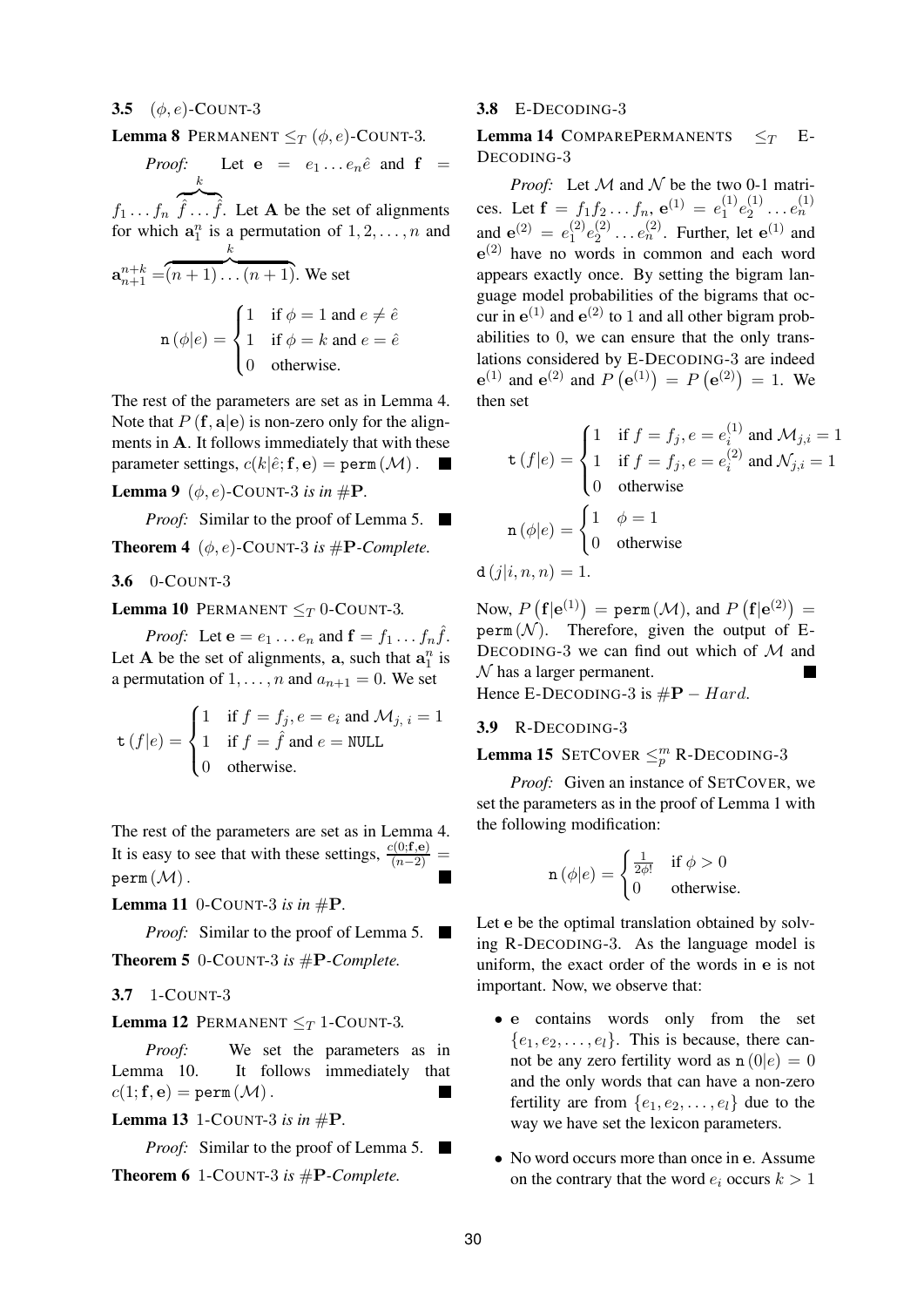times in e. Replace these  $k$  occurrences by only one occurrence of  $e_i$  and connect all the words connected to them to this word. This would increase the score of e by a factor of  $2^{k-1} > 1$  contradicting the assumption on the optimality of e.

As a result, the only candidates for e are subsets of  ${e_1, e_2, \ldots, e_l}$  in any order. It is now straight forward to verify that a minimum set cover can be recovered from e as shown in the proof of Lemma 1.

## **3.10 IBM Models 4 and 5**

The reductions are for Model 3 can be easily extended to Models 4 and 5. Thus, we have the following:

**Theorem 7** *Viterbi Alignment computation is* NP*-Hard for IBM Models* 3 − 5*.*

**Theorem 8** *Expectation Evaluation in the EM Steps is* #P*-Complete for IBM Models* 3 − 5*.*

**Theorem 9** *Conditional Probability computation is*  $#P$ *-Complete for IBM Models*  $3 - 5$ *.* 

**Theorem 10** *Exact Decoding is* #P*-Hard for IBM Models* 3 − 5*.*

**Theorem 11** *Relaxed Decoding is* NP*-Hard for IBM Models* 3 − 5 *even when the language model is a uniform distribution.*

## **4 Discussion**

Our results answer several open questions on the computation of *Viterbi Alignment* and *Expectation Evaluation*. Unless  $P = NP$  and  $P^{\#P} = P$ , there can be no polynomial time algorithms for either of these problems. The evaluation of expectations becomes increasingly difficult as we go from IBM Models 1-2 to Models 3-5 exactly because the problem is  $\#P$ -Complete for the latter models. There cannot be any trick for IBM Models 3-5 that would help us carry out the sums over all possible alignments exactly. There cannot exist a closed form expression (whose representation is polynomial in the size of the input) for  $P({\bf f}|{\bf e})$  and the counts in the EM iterations for Models 3-5.

It should be noted that the computation of *Viterbi Alignment* and *Expectation Evaluation* is easy for Models 1-2. What makes these computations hard for Models 3-5? To answer this question, we observe that Models 1-2 lack explicit fertility model unlike Models 3-5. In the former models, fertility probabilities are determined by the

lexicon and alignment models. Whereas, in Models 3-5, the fertility model is independent of the lexicon and alignment models. It is precisely this freedom that makes computations on Models 3-5 harder than the computations on Models 1-2.

There are three different ways of dealing with the computational barrier posed by our problems. The first of these is to develop a restricted fertility model that permits polynomial time computations. It remains to be found what kind of parameterized distributions are suitable for this purpose. The second approach is to develop provably good approximation algorithms for these problems as is done with many NP-Hard and #P-Hard problems. Provably good approximation algorithms exist for several covering problems including *Set Cover* and *Vertex Cover*. *Viterbi Alignment* is itself a special type of covering problem and it remains to be seen whether some of the techniques developed for covering algorithms are useful for finding good approximations to *Viterbi Alignment*. Similarly, there exist several techniques for approximating the permanent of a matrix. It needs to be explored if some of these ideas can be adapted for *Expectation Evaluation*.

As the third approach to deal with complexity, we can approximate the space of all possible  $(l + 1)^m$  alignments by an exponentially large subspace. To be useful such large subspaces should also admit optimal polynomial time algorithms for the problems we have discussed in this paper. This is exactly the approach taken by (Udupa, 2005) for solving the decoding and Viterbi alignment problems. They show that very efficient polynomial time algorithms can be developed for both *Decoding* and *Viterbi Alignment* problems. Not only the algorithms are provably superior in a computational complexity sense, (Udupa, 2005) are also able to get substantial improvements in BLEU and NIST scores over the *Greedy* decoder.

## **5 Conclusions**

IBM models 3-5 are widely used in SMT. The computational tasks discussed in this work form the backbone of all SMT systems that use IBM models. We believe that our results on the computational complexity of the tasks in SMT will result in a better understanding of these tasks from a theoretical perspective. We also believe that our results may help in the design of effective heuristics